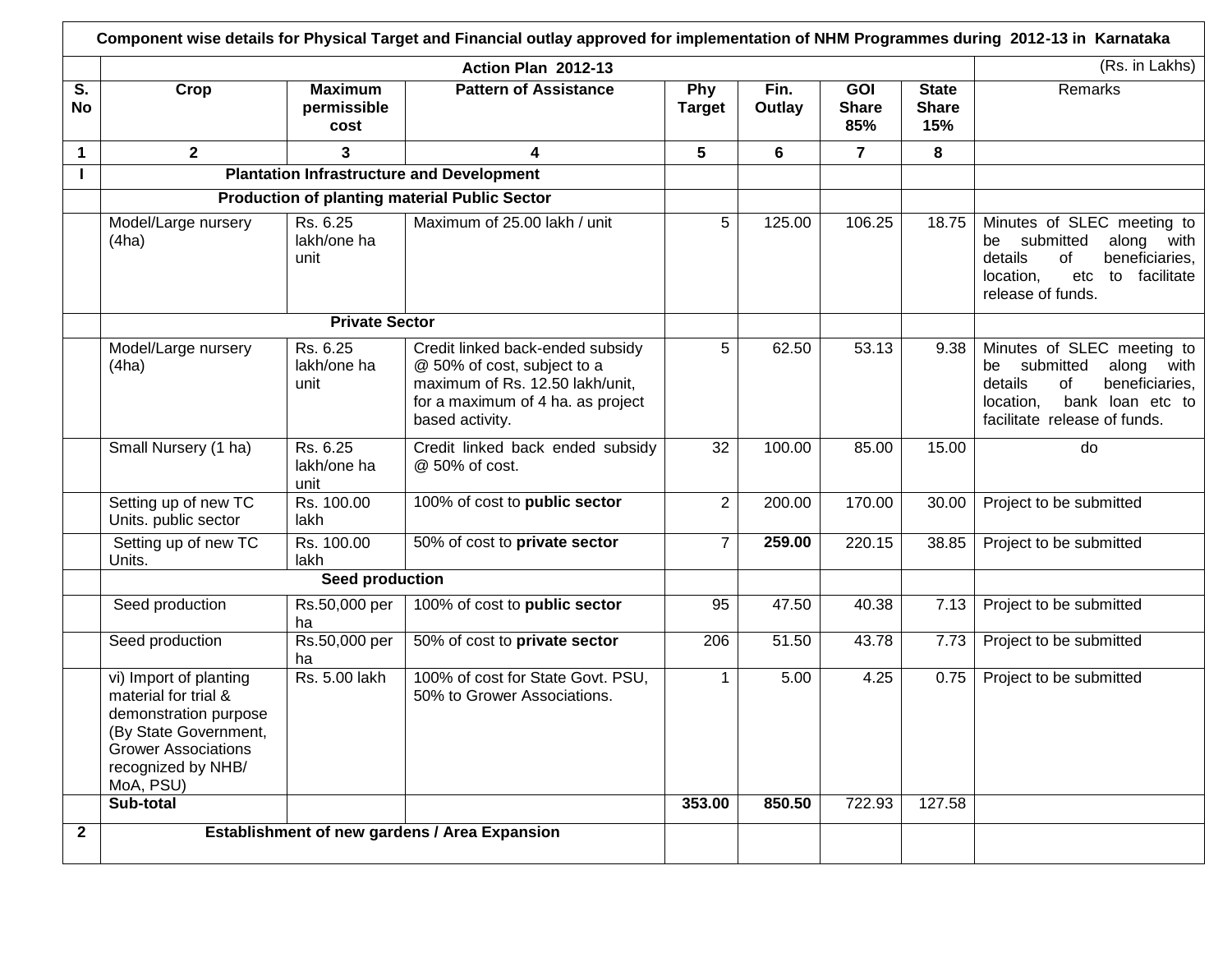|                                                                                         |                            | Fruit crops other than cost intensive crops using normal spacing (For a<br>maximum area of 4 ha per beneficiary)                                                                                                                                                                                                                         |      |        |        |       |  |
|-----------------------------------------------------------------------------------------|----------------------------|------------------------------------------------------------------------------------------------------------------------------------------------------------------------------------------------------------------------------------------------------------------------------------------------------------------------------------------|------|--------|--------|-------|--|
|                                                                                         | <b>Fruits - Perennials</b> |                                                                                                                                                                                                                                                                                                                                          |      |        |        |       |  |
| Mango (8m x8m)                                                                          | Rs.34,320/ha               | Maximum of Rs. 25740/- per ha.<br>(75% of cost for meeting the<br>expenditure on planting material<br>and cost of material for INM/IPM,<br>in 3 installments of 60:20:20<br>subject to survival rate of 75% in<br>2nd year and 90% in 3rd year for<br>perennial crops and for non<br>perennial crops in 2 installments of<br>$75:25$ ).  | 1200 | 185.33 | 157.53 | 27.80 |  |
| Mango (9m x9m)                                                                          | Rs.28,646/ha               | do                                                                                                                                                                                                                                                                                                                                       | 500  | 64.45  | 54.79  | 9.67  |  |
| Mango (10m x10m)                                                                        | Rs.22,000/ha               | do                                                                                                                                                                                                                                                                                                                                       | 600  | 59.40  | 50.49  | 8.91  |  |
| Pomegranate (5m x5m)                                                                    | Rs.40,000/ha               | Maximum of Rs. 30,000/- per ha.<br>(75% of cost for meeting the<br>expenditure on planting material<br>and cost of material for INM/IPM,<br>in 3 installments of 60:20:20<br>subject to survival rate of 75% in<br>2nd year and 90% in 3rd year for<br>perennial crops and for non<br>perennial crops in 2 installments of<br>$75:25$ ). | 200  | 36.00  | 30.60  | 5.40  |  |
| Sapota (8m x 8m)                                                                        | Rs.34,320/ha               | Maximum of Rs. 25740/- per ha.<br>(75% of cost for meeting the<br>expenditure on planting material<br>and cost of material for INM/IPM,<br>in 3 installments of 60:20:20<br>subject to survival rate of 75% in<br>2nd year and 90% in 3rd year for<br>perennial crops and for non<br>perennial crops in 2 installments of<br>$75:25$ ).  | 250  | 38.61  | 32.82  | 5.79  |  |
| Sapota (9m x9m)                                                                         | Rs.27,000/ha               | do                                                                                                                                                                                                                                                                                                                                       | 100  | 12.15  | 10.33  | 1.82  |  |
| Sapota (10m x10m)                                                                       | Rs.22,000/ha               | do                                                                                                                                                                                                                                                                                                                                       | 200  | 19.80  | 16.83  | 2.97  |  |
| <b>Citrus Group (Sweet</b><br>Orange, Coorg<br>Mandarin, Lime, etc)<br>$(6m \times 6m)$ | Rs.33,340/ha               | Maximum of Rs. 25005/- per ha.<br>(75% of cost for meeting the<br>expenditure on planting material<br>and cost of material for INM/IPM,<br>in 3 installments of 60:20:20<br>subject to survival rate of 75% in<br>2nd year and 90% in 3rd year for<br>perennial crops and for non<br>perennial crops in 2 installments of<br>$75:25$ ).  | 400  | 60.01  | 51.01  | 9.00  |  |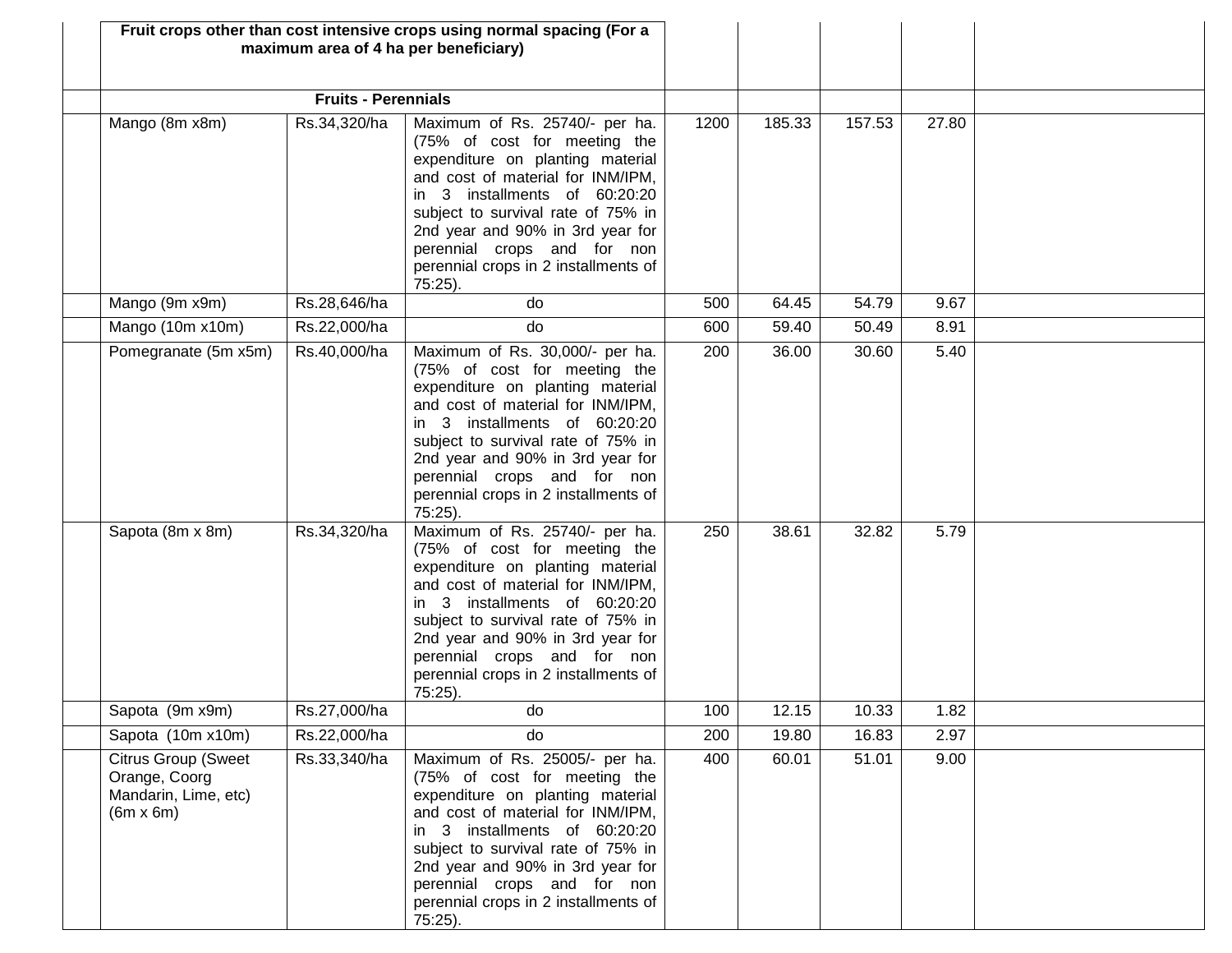| Fig $(5mx 5m)$                           | Rs.40,000/ha  | Maximum of Rs. 30,000/- per ha.<br>(75% of cost for meeting the<br>expenditure on planting material<br>and cost of material for INM/IPM,<br>in 3 installments of 60:20:20<br>subject to survival rate of 75% in<br>2nd year and 90% in 3rd year for<br>perennial crops and for non<br>perennial crops in 2 installments of<br>$75:25$ ). | 25   | 4.50   | 3.83   | 0.68  |  |
|------------------------------------------|---------------|------------------------------------------------------------------------------------------------------------------------------------------------------------------------------------------------------------------------------------------------------------------------------------------------------------------------------------------|------|--------|--------|-------|--|
| Guava (6mx 6m)                           | Rs.20,000/ha  | Maximum of Rs. 15,000/- per ha.<br>(50% of cost for meeting the<br>expenditure on planting material<br>and cost of material for INM/IPM,<br>in 3 installments of 60:20:20<br>subject to survival rate of 75% in<br>2nd year and 90% in 3rd year for<br>perennial crops and for non<br>perennial crops in 2 installments of<br>$75:25$ ). | 50   | 4.50   | 3.83   | 0.68  |  |
| Grapes (4mx 4m)                          | Rs.100,000/ha | do                                                                                                                                                                                                                                                                                                                                       | 200  | 60.00  | 51.00  | 9.00  |  |
| Grapes (5mx 5m)                          | Rs.72,000/ha  | do                                                                                                                                                                                                                                                                                                                                       | 200  | 43.20  | 36.72  | 6.48  |  |
| Sub-total                                |               |                                                                                                                                                                                                                                                                                                                                          | 3925 | 587.95 | 499.76 | 88.19 |  |
| Fruits - Perennials Maintenance (I Year) |               |                                                                                                                                                                                                                                                                                                                                          |      |        |        |       |  |
| Mango (8m x8m)                           | Rs.34,320/ha  | Maximum of Rs. 25740/- per ha.<br>(75% of cost for meeting the<br>expenditure on planting material<br>and cost of material for INM/IPM,<br>in 3 installments of 60:20:20<br>subject to survival rate of 75% in<br>2nd year and 90% in 3rd year for<br>perennial crops and for non<br>perennial crops in 2 installments of<br>$75:25$ ).  | 2953 | 152.02 | 129.22 | 22.80 |  |
| Mango (9m x9m)                           | Rs.27,070/ha  | do                                                                                                                                                                                                                                                                                                                                       | 1510 | 61.31  | 52.12  | 9.20  |  |
| Mango (10m x10m)                         | Rs.22,000/ha  | do                                                                                                                                                                                                                                                                                                                                       | 660  | 21.78  | 18.51  | 3.27  |  |
| Grapes (3mx 3m)                          | Rs.100,000/ha | Maximum of Rs. 50,000/- per ha.<br>(50% of cost for meeting the<br>expenditure on planting material<br>and cost of material for INM/IPM,<br>in 3 installments of 60:20:20<br>subject to survival rate of 75% in<br>2nd year and 90% in 3rd year for<br>perennial crops and for non<br>perennial crops in 2 installments of               | 557  | 55.70  | 47.35  | 8.36  |  |
|                                          |               | $75:25$ ).                                                                                                                                                                                                                                                                                                                               |      |        |        |       |  |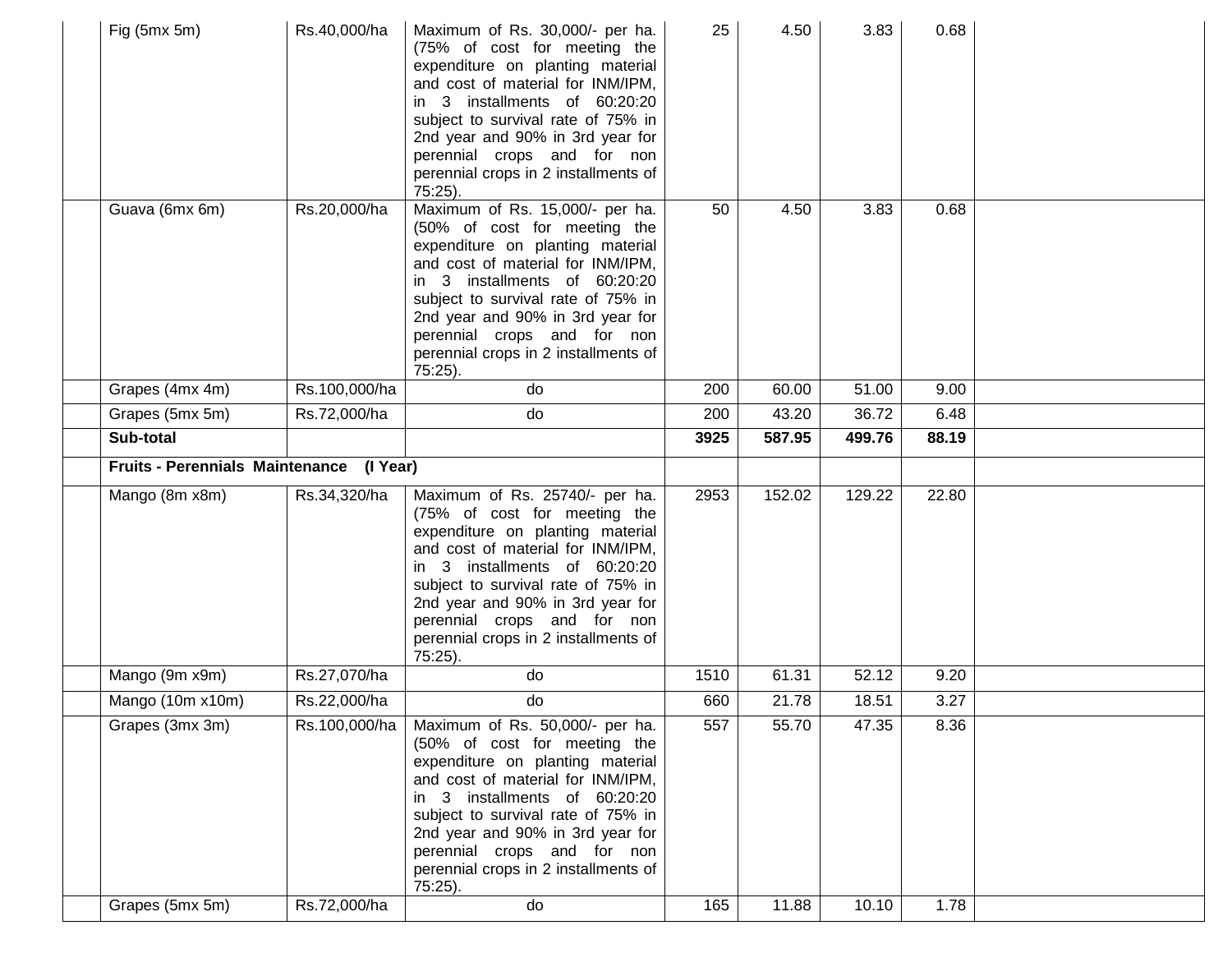| Pomegranate (5m x5m)                                                                    | Rs.40,000/ha       | Maximum of Rs. 30,000/- per ha.<br>(75% of cost for meeting the<br>expenditure on planting material<br>and cost of material for INM/IPM,<br>in 3 installments of 60:20:20<br>subject to survival rate of 75% in<br>2nd year and 90% in 3rd year for<br>perennial crops and for non<br>perennial crops in 2 installments of<br>$75:25$ ).     | 388  | 23.28 | 19.79 | 3.49  |  |
|-----------------------------------------------------------------------------------------|--------------------|----------------------------------------------------------------------------------------------------------------------------------------------------------------------------------------------------------------------------------------------------------------------------------------------------------------------------------------------|------|-------|-------|-------|--|
| Sapota (8m x 8m)                                                                        | Rs.34,320/ha       | Maximum of Rs. 25740/- per ha.<br>(75% of cost for meeting the<br>expenditure on planting material<br>and cost of material for INM/IPM,<br>in 3 installments of 60:20:20<br>subject to survival rate of 75% in<br>2nd year and 90% in 3rd year for<br>perennial crops and for non<br>perennial crops in 2 installments of<br>$75:25$ ).      | 514  | 26.46 | 22.49 | 3.97  |  |
| Sapota (9m x9m)                                                                         | Rs.27,100/ha       | do                                                                                                                                                                                                                                                                                                                                           | 299  | 12.15 | 10.33 | 1.82  |  |
| Sapota (10m x10m)                                                                       | Rs.22,000/ha       | do                                                                                                                                                                                                                                                                                                                                           | 337  | 11.12 | 9.45  | 1.67  |  |
| <b>Citrus Group (Sweet</b><br>Orange, Coorg<br>Mandarin, Lime, etc)<br>$(6m \times 6m)$ | Rs.33,340/ha       | Maximum of Rs. 25005/- per ha.<br>(75% of cost for meeting the<br>expenditure on planting material<br>and cost of material for INM/IPM,<br>in 3 installments of 60:20:20<br>subject to survival rate of 75% in<br>2nd year and 90% in 3rd year for<br>perennial crops and for non<br>perennial crops in 2 installments of<br>$75:25$ ).      | 1392 | 69.61 | 59.17 | 10.44 |  |
| Fig $(5mx 5m)$                                                                          | Rs.40,000/ha       | Maximum of Rs. 30,000/- per ha.<br>(75% of cost for meeting the<br>expenditure on planting material<br>and cost of material for INM/IPM,<br>3 installments of 60:20:20<br>in.<br>subject to survival rate of 75% in<br>2nd year and 90% in 3rd year for<br>perennial crops and for non<br>perennial crops in 2 installments of<br>$75:25$ ). | 25   | 1.50  | 1.28  | 0.23  |  |
|                                                                                         | <b>Maintenance</b> | (II Year)                                                                                                                                                                                                                                                                                                                                    |      |       |       |       |  |
|                                                                                         |                    |                                                                                                                                                                                                                                                                                                                                              |      |       |       |       |  |
|                                                                                         |                    |                                                                                                                                                                                                                                                                                                                                              |      |       |       |       |  |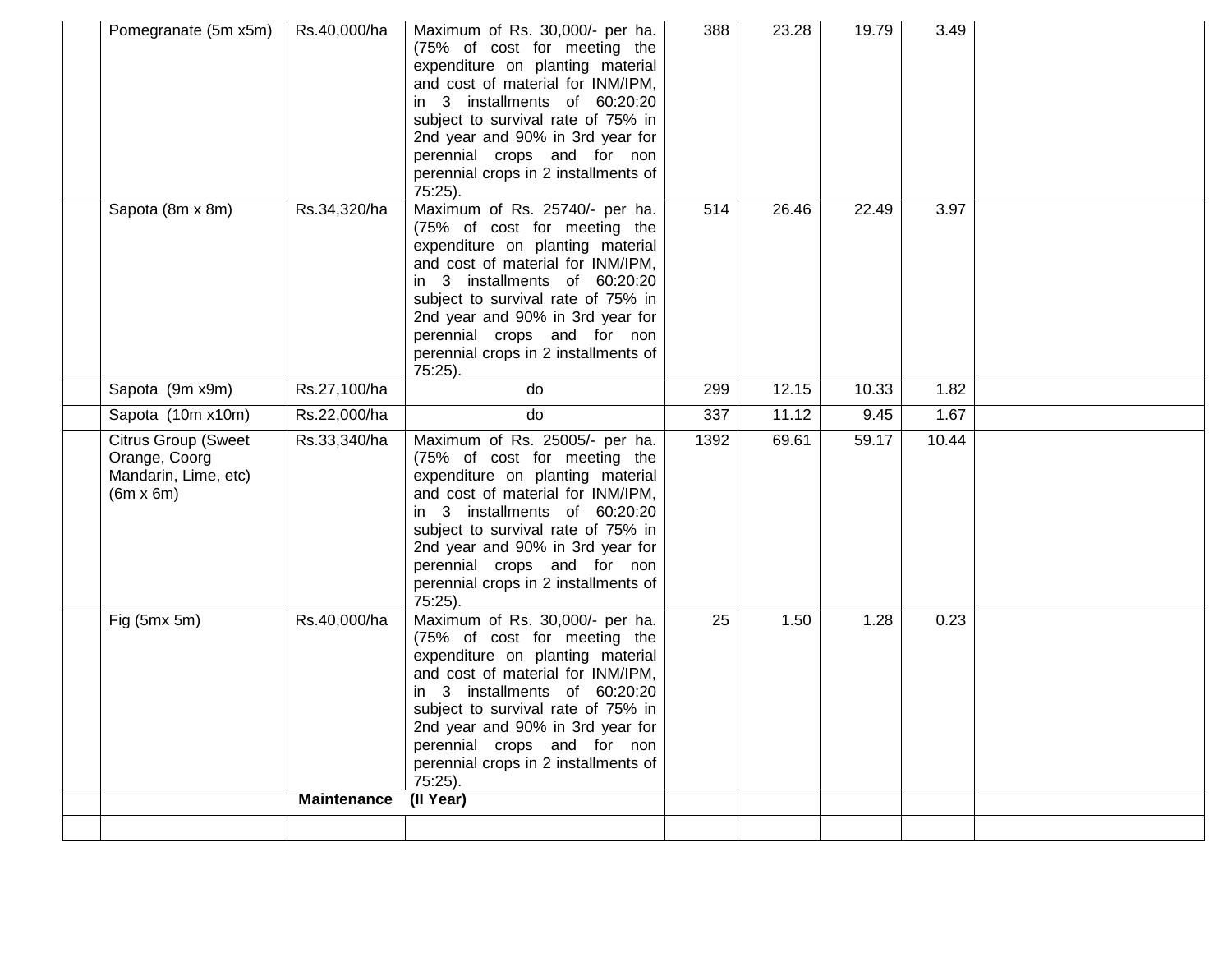| Mango (8m x8m)       | Rs.34,320/ha  | Maximum of Rs. 25740/- per ha.<br>(75% of cost for meeting the<br>expenditure on planting material<br>and cost of material for INM/IPM,<br>in 3 installments of 60:20:20<br>subject to survival rate of 75% in<br>2nd year and 90% in 3rd year for<br>perennial crops and for non<br>perennial crops in 2 installments of<br>$75:25$ ).  | 4562 | 234.85 | 199.62 | 35.23 |  |
|----------------------|---------------|------------------------------------------------------------------------------------------------------------------------------------------------------------------------------------------------------------------------------------------------------------------------------------------------------------------------------------------|------|--------|--------|-------|--|
| Mango (9m x9m)       | Rs.27,070/ha  | do                                                                                                                                                                                                                                                                                                                                       | 1394 | 56.60  | 48.11  | 8.49  |  |
| Mango (10m x10m)     | Rs.22,000/ha  | do                                                                                                                                                                                                                                                                                                                                       | 709  | 23.40  | 19.89  | 3.51  |  |
|                      | Rs.100,000/ha | Maximum of Rs. 50,000/- per ha.<br>(50% of cost for meeting the<br>expenditure on planting material<br>and cost of material for INM/IPM,<br>in 3 installments of 60:20:20<br>subject to survival rate of 75% in<br>2nd year and 90% in 3rd year for<br>perennial crops and for non<br>perennial crops in 2 installments of               | 885  | 88.50  | 75.23  | 13.28 |  |
| Grapes (3mx 3m)      |               | $75:25$ ).                                                                                                                                                                                                                                                                                                                               |      |        |        |       |  |
| Grapes (5mx 5m)      | Rs.72,000/ha  | do                                                                                                                                                                                                                                                                                                                                       | 12   | 0.86   | 0.73   | 0.13  |  |
| Pomegranate (5m x5m) | Rs.40,000/ha  | Maximum of Rs. 30,000/- per ha.<br>(75% of cost for meeting the<br>expenditure on planting material<br>and cost of material for INM/IPM,<br>in 3 installments of 60:20:20<br>subject to survival rate of 75% in<br>2nd year and 90% in 3rd year for<br>perennial crops and for non<br>perennial crops in 2 installments of<br>$75:25$ ). | 334  | 20.04  | 17.03  | 3.01  |  |
| Sapota (8m x 8m)     | Rs.34,320/ha  | Maximum of Rs. 25740/- per ha.<br>(75% of cost for meeting the<br>expenditure on planting material<br>and cost of material for INM/IPM,<br>in 3 installments of 60:20:20<br>subject to survival rate of 75% in<br>2nd year and 90% in 3rd year for<br>perennial crops and for non<br>perennial crops in 2 installments of<br>$75:25$ ).  | 771  | 39.69  | 33.74  | 5.95  |  |
| Sapota (9m x9m)      | Rs.27,100/ha  | do                                                                                                                                                                                                                                                                                                                                       | 62   | 2.52   | 2.14   | 0.38  |  |
| Sapota (10m x10m)    | Rs.22,000/ha  | do                                                                                                                                                                                                                                                                                                                                       | 44   | 1.45   | 1.23   | 0.22  |  |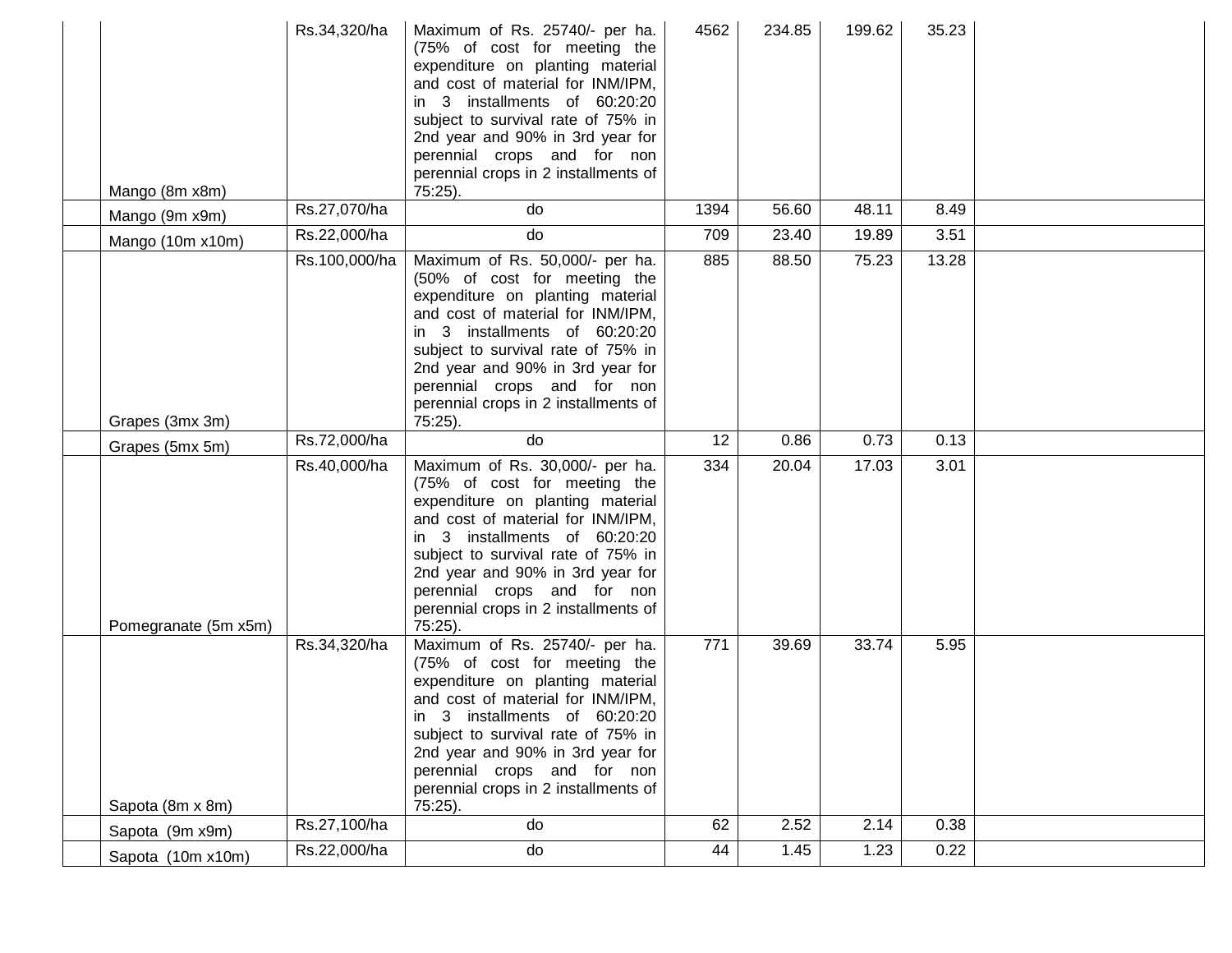| <b>Citrus Group (Sweet</b><br>Orange, Coorg<br>Mandarin, Lime, etc)<br>$(6m \times 6m)$ | Rs.33,340/ha                  | Maximum of Rs. 25005/- per ha.<br>(75% of cost for meeting the<br>expenditure on planting material<br>and cost of material for INM/IPM,<br>in 3 installments of 60:20:20<br>subject to survival rate of 75% in<br>2nd year and 90% in 3rd year for<br>perennial crops and for non<br>perennial crops in 2 installments of<br>$75:25$ ).  | 388   | 19.40  | 16.49  | 2.91   |  |
|-----------------------------------------------------------------------------------------|-------------------------------|------------------------------------------------------------------------------------------------------------------------------------------------------------------------------------------------------------------------------------------------------------------------------------------------------------------------------------------|-------|--------|--------|--------|--|
| Fig $(5mx 5m)$                                                                          | Rs.40,000/ha                  | Maximum of Rs. 30,000/- per ha.<br>(75% of cost for meeting the<br>expenditure on planting material<br>and cost of material for INM/IPM,<br>in 3 installments of 60:20:20<br>subject to survival rate of 75% in<br>2nd year and 90% in 3rd year for<br>perennial crops and for non<br>perennial crops in 2 installments of<br>$75:25$ ). | 25    | 1.50   | 1.28   | 0.23   |  |
| Sub-total                                                                               |                               |                                                                                                                                                                                                                                                                                                                                          | 17986 | 935.65 | 795.30 | 140.35 |  |
|                                                                                         | <b>Fruits- Non Perennials</b> |                                                                                                                                                                                                                                                                                                                                          |       |        |        |        |  |
| Banana (sucker)                                                                         | Rs.45,000/ha                  | Maximum of 22500/- per ha.<br>(50% of cost for meeting the<br>expenditure on planting material<br>and cost of material for INM/IPM<br>in 2 installments 75:25). subject to<br>survival rate of 90% in second<br>year).                                                                                                                   | 800   | 135.00 | 114.75 | 20.25  |  |
| Banana inter Crope in<br><b>Arecanut Gardens</b>                                        | do                            | do                                                                                                                                                                                                                                                                                                                                       | 15    | 2.53   | 2.15   | 0.38   |  |
| Papaya                                                                                  | Rs.40,000/ha                  | Maximum of Rs.30,000/- per ha.<br>(75 % of cost for meeting the<br>expenditure on planting material<br>and cost of material for INM/IPM<br>etc, in 2 installments of 75:25<br>subject to survival rate of 90% in<br>second year).                                                                                                        | 500   | 112.50 | 95.63  | 16.88  |  |
| Pineapple (sucker)                                                                      | Rs.65,000/ha                  | Maximum of Rs. 32,500/- per ha.<br>(50 % of cost for meeting the<br>expenditure on planting material<br>and cost of material for INM/IPM<br>etc., in 2 installments of 75:25).                                                                                                                                                           | 200   | 48.75  | 41.44  | 7.31   |  |
| Banana (TC) (1.8mx<br>$1.8m$ )                                                          | Rs.83,204/ha                  | Maximum of Rs. 41,602/- per ha.<br>(50 % of cost for meeting the<br>expenditure on planting material<br>and cost of material for INM/IPM<br>etc., in 2 installments of 75:25).                                                                                                                                                           | 1000  | 312.02 | 265.21 | 46.80  |  |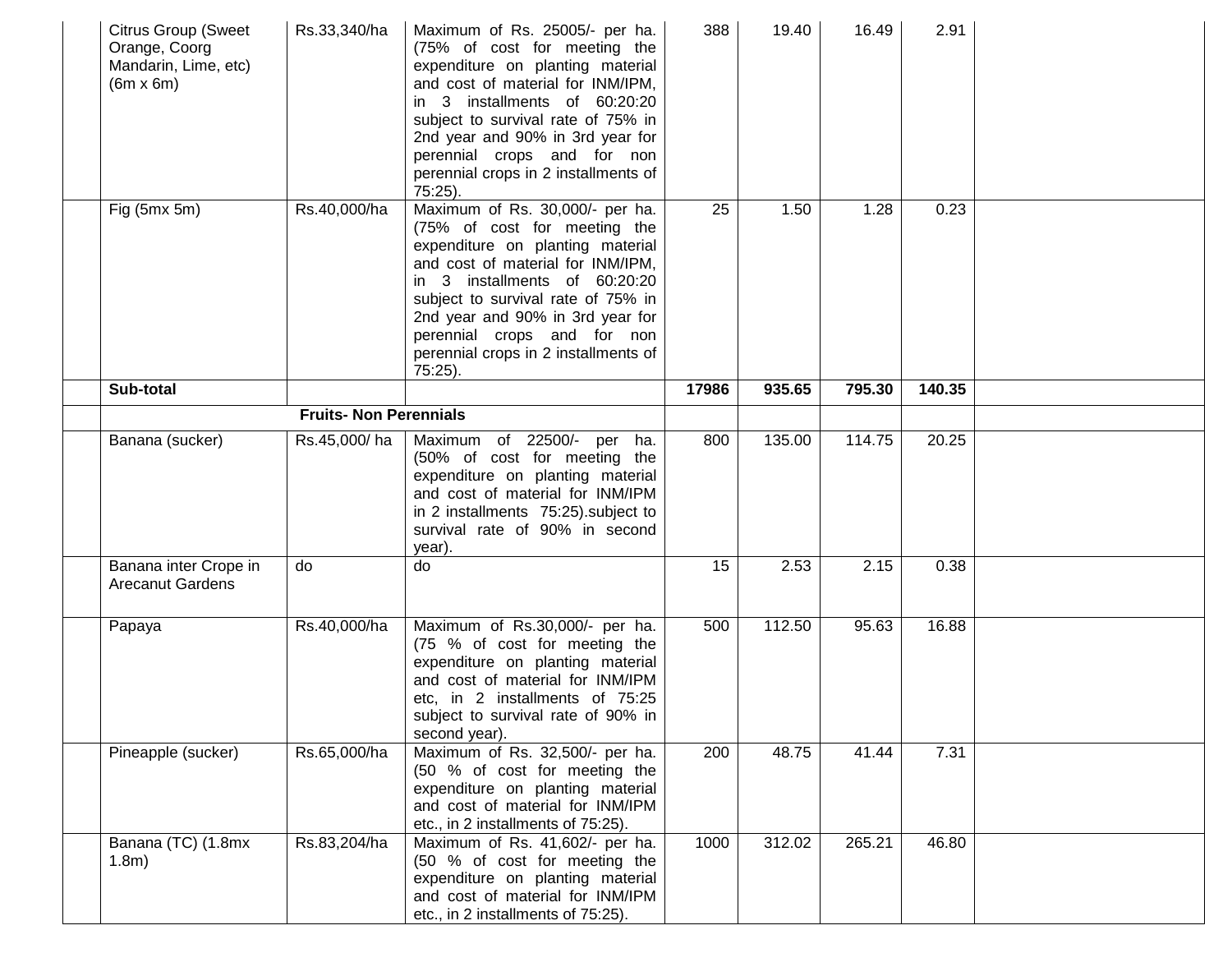|   | Banana (TC) (2mx 2m)                             | Rs.67,404/ha             |                                                                                                                                                                                                                                   | 300  | 75.83              | 64.46  | 11.37  |  |
|---|--------------------------------------------------|--------------------------|-----------------------------------------------------------------------------------------------------------------------------------------------------------------------------------------------------------------------------------|------|--------------------|--------|--------|--|
|   |                                                  |                          |                                                                                                                                                                                                                                   |      |                    |        |        |  |
|   | Sub-total                                        |                          |                                                                                                                                                                                                                                   | 2815 | 686.63             | 583.63 | 102.99 |  |
|   |                                                  | <b>Maintenance</b>       |                                                                                                                                                                                                                                   |      |                    |        |        |  |
|   | Banana (TC) (1.8mx<br>$1.8m$ )                   | Rs.83,204/ha             | Maximum of Rs. 41,602/- per ha.<br>(50 % of cost for meeting the<br>expenditure on planting material<br>and cost of material for INM/IPM<br>etc., in 2 installments of 75:25).                                                    | 1757 | 182.74             | 155.33 | 27.41  |  |
|   | Banana (TC) (2mx 2m)                             | Rs.67,404/ha             | do                                                                                                                                                                                                                                | 392  | 33.03              | 28.07  | 4.95   |  |
|   | Banana (sucker)                                  | Rs.45,000/ha             | Maximum of 22500/- per ha.<br>(50% of cost for meeting the<br>expenditure on planting material<br>and cost of material for INM/IPM<br>in 2 installments 75:25). subject to<br>survival rate of 90% in second<br>year).            | 1123 | 63.17              | 53.69  | 9.48   |  |
|   | Banana inter Crope in<br><b>Arecanut Gardens</b> | do                       | do                                                                                                                                                                                                                                | 154  | 8.66               | 7.36   | 1.30   |  |
|   | Pineapple (sucker)                               | Rs.65,000/ha             | Maximum of Rs. 32,500/- per ha.<br>(50 % of cost for meeting the<br>expenditure on planting material<br>and cost of material for INM/IPM<br>etc., in 2 installments of 75:25).                                                    | 140  | 11.38              | 9.67   | 1.71   |  |
|   | Papaya                                           | Rs.40,000/ha             | Maximum of Rs.30,000/- per ha.<br>(75 % of cost for meeting the<br>expenditure on planting material<br>and cost of material for INM/IPM<br>etc, in 2 installments of 75:25<br>subject to survival rate of 90% in<br>second year). | 773  | 57.98              | 49.28  | 8.70   |  |
|   | Sub-total                                        |                          |                                                                                                                                                                                                                                   | 4339 | 356.95             | 303.40 | 53.54  |  |
| 3 |                                                  |                          | Flowers (For a maximum of 2 ha per beneficiary)                                                                                                                                                                                   |      |                    |        |        |  |
|   |                                                  | <b>Cut flowers</b>       |                                                                                                                                                                                                                                   |      |                    |        |        |  |
|   | Small & Marginal<br>Farmers                      | Rs. 70,000 /<br>ha.      | 50% of cost @ Rs.35,000 / ha.<br>limited to 2 ha per beneficiary                                                                                                                                                                  | 50   | 17.50              | 14.88  | 2.63   |  |
|   | Other farmers                                    | do                       | 33% of the cost @Rs. 23,100/ha<br>limited to 4 ha per beneficiary                                                                                                                                                                 | 100  | 23.10              | 19.64  | 3.47   |  |
|   |                                                  | <b>Bulbulous flowers</b> |                                                                                                                                                                                                                                   |      |                    |        |        |  |
|   | Small & Marginal<br>Farmers                      | Rs. 90,000/ha            | 50% of cost @ Rs.45,000 / ha.<br>limited to 2 ha per beneficiary                                                                                                                                                                  | 50   | 22.50              | 19.13  | 3.38   |  |
|   | Other farmers                                    | $\overline{d}$           | 33% of the cost @Rs. 29,700/ha<br>limited to 4 ha per beneficiary                                                                                                                                                                 | 100  | $\overline{29.70}$ | 25.25  | 4.46   |  |
|   |                                                  | <b>Loose Flowers</b>     |                                                                                                                                                                                                                                   |      |                    |        |        |  |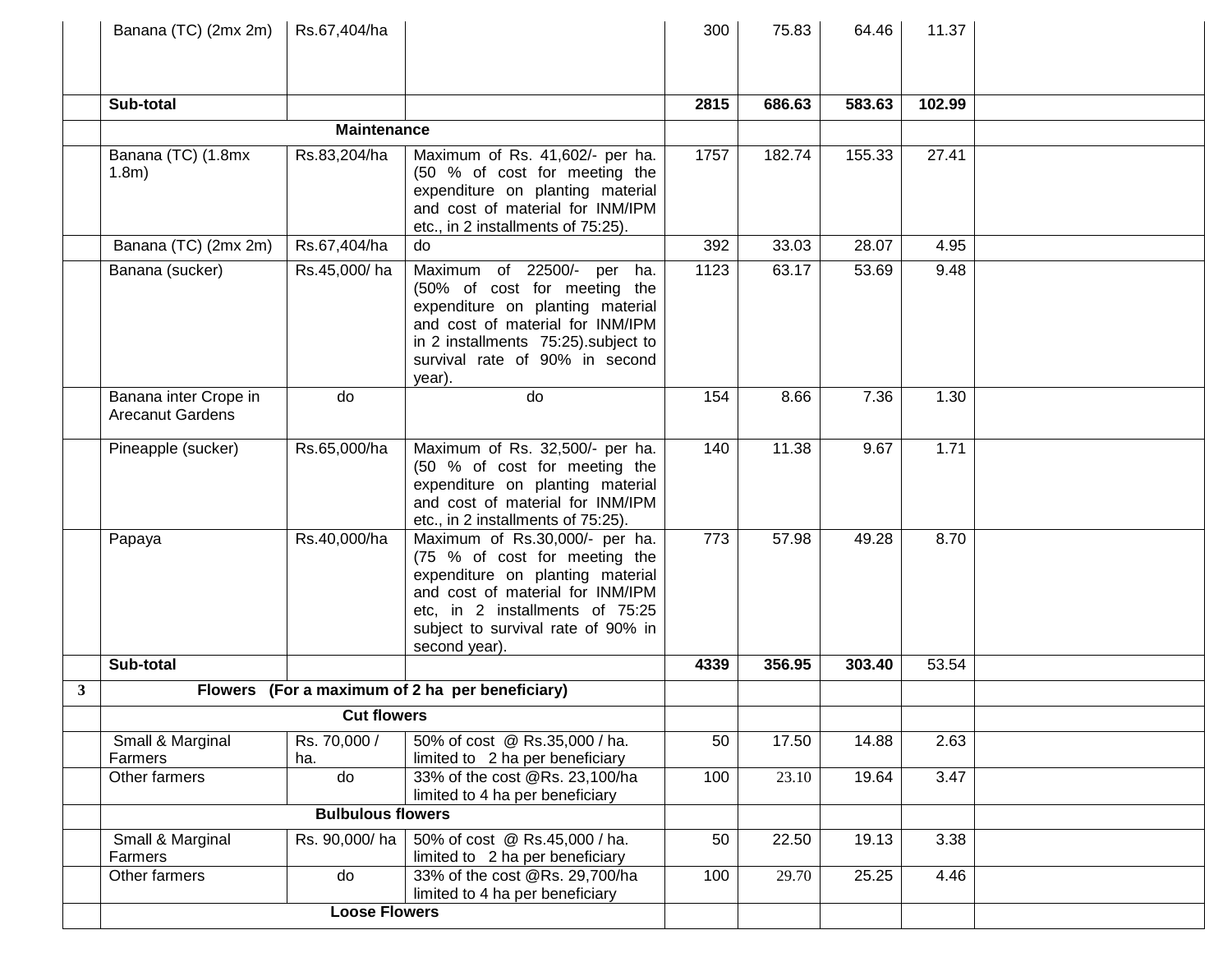|                         | Small & Marginal                               | Rs. 24,000/ha      | 50% of cost @ Rs.12,000 / ha.                                                                                                                                                                                                                                                         | 200    | 24.00  | 20.40  | 3.60  |                                                                                                             |
|-------------------------|------------------------------------------------|--------------------|---------------------------------------------------------------------------------------------------------------------------------------------------------------------------------------------------------------------------------------------------------------------------------------|--------|--------|--------|-------|-------------------------------------------------------------------------------------------------------------|
|                         | Farmers                                        |                    | limited to 2 ha per beneficiary                                                                                                                                                                                                                                                       |        |        |        |       |                                                                                                             |
|                         | Other farmers                                  | do                 | 33% of the cost @Rs. 7,920/ha<br>limited to 4 ha per beneficiary                                                                                                                                                                                                                      | 300    | 23.76  | 20.20  | 3.56  |                                                                                                             |
|                         | Sub-total                                      |                    |                                                                                                                                                                                                                                                                                       | 800    | 140.56 | 119.48 | 21.08 |                                                                                                             |
| $\overline{\mathbf{4}}$ |                                                |                    | Spices (For a maximum area of 4 ha per beneficiary)                                                                                                                                                                                                                                   |        |        |        |       |                                                                                                             |
|                         | <b>Perennial spices</b><br>(black pepper)      | Rs. 40,000 / ha    | Maximum of Rs. 12,500/- per ha.<br>(50% of cost for meeting the<br>expenditure on planting material and<br>cost of material for INM/IPM etc).                                                                                                                                         | 400    | 80.00  | 68.00  | 12.00 |                                                                                                             |
|                         | <b>Perennial spices</b>                        |                    |                                                                                                                                                                                                                                                                                       | 100    | 20.00  | 17.00  | 3.00  | Only certified Planting material<br>to be used. TL material to be used<br>only from Public sector agencies. |
|                         | clove                                          | do                 | do                                                                                                                                                                                                                                                                                    | 100    | 20.00  | 17.00  | 3.00  | do                                                                                                          |
|                         | clove in Areca Gardens                         | do                 | $d$ o                                                                                                                                                                                                                                                                                 | 25     | 5.00   | 4.25   | 0.75  | do                                                                                                          |
|                         | nutmeg                                         | do                 | do                                                                                                                                                                                                                                                                                    | 100    | 20.00  | 17.00  | 3.00  | do                                                                                                          |
|                         | nutmeg                                         | do                 | do                                                                                                                                                                                                                                                                                    | 25     | 5.00   | 4.25   | 0.75  | do                                                                                                          |
|                         | Sub-total                                      |                    |                                                                                                                                                                                                                                                                                       | 750    | 150.00 | 127.50 | 22.50 | do                                                                                                          |
|                         | <b>Aromatic Plants</b>                         |                    | (For a maximum area of 4 ha per beneficiary)                                                                                                                                                                                                                                          |        |        |        |       |                                                                                                             |
|                         | (b) Other aromatic<br>plants                   | Rs. 25,000/ha      | 50% of cost, subject to a maximum<br>of Rs.12,500/- per ha, for meeting<br>the expenditure on planting<br>material and cost of material for<br>INM/IPM etc.                                                                                                                           | 40.0   | 5.00   | 4.25   | 0.75  |                                                                                                             |
|                         | Sub-total                                      |                    |                                                                                                                                                                                                                                                                                       | 40.0   | 5.00   | 4.25   | 0.75  |                                                                                                             |
|                         |                                                |                    | Plantation crops (For a maximum area of 4 ha per beneficiary)                                                                                                                                                                                                                         |        |        |        |       |                                                                                                             |
|                         | Cashew                                         | Rs. 40,000ha       | Maximum of Rs. 20,000/- per ha<br>(50% of cost for meeting the<br>expenditure on planting material<br>and cost of material for INM/IPM<br>etc) in 3 installments of 60:20:20<br>subject to survival rate of 75% in<br>second year and 90% in third year<br>for a maximum area of 4 ha | 460    | 55.20  | 46.92  | 8.28  |                                                                                                             |
|                         | Cocoa                                          | do                 | do                                                                                                                                                                                                                                                                                    | 800    | 96.00  | 81.60  | 14.40 |                                                                                                             |
|                         | Cocoa inter Crop in<br><b>Arecanut Gardens</b> | do                 | do                                                                                                                                                                                                                                                                                    | 150    | 18.00  | 15.30  | 2.70  |                                                                                                             |
|                         | Sub-total                                      |                    |                                                                                                                                                                                                                                                                                       | 1410   | 169.20 | 143.82 | 25.38 |                                                                                                             |
|                         |                                                | Maintenance I year |                                                                                                                                                                                                                                                                                       |        |        |        |       |                                                                                                             |
|                         | Cashew                                         | do                 | do                                                                                                                                                                                                                                                                                    | 1025.0 | 41.00  | 34.85  | 6.15  |                                                                                                             |
|                         | Cocoa                                          | do                 | do                                                                                                                                                                                                                                                                                    | 1215.0 | 48.60  | 41.31  | 7.29  |                                                                                                             |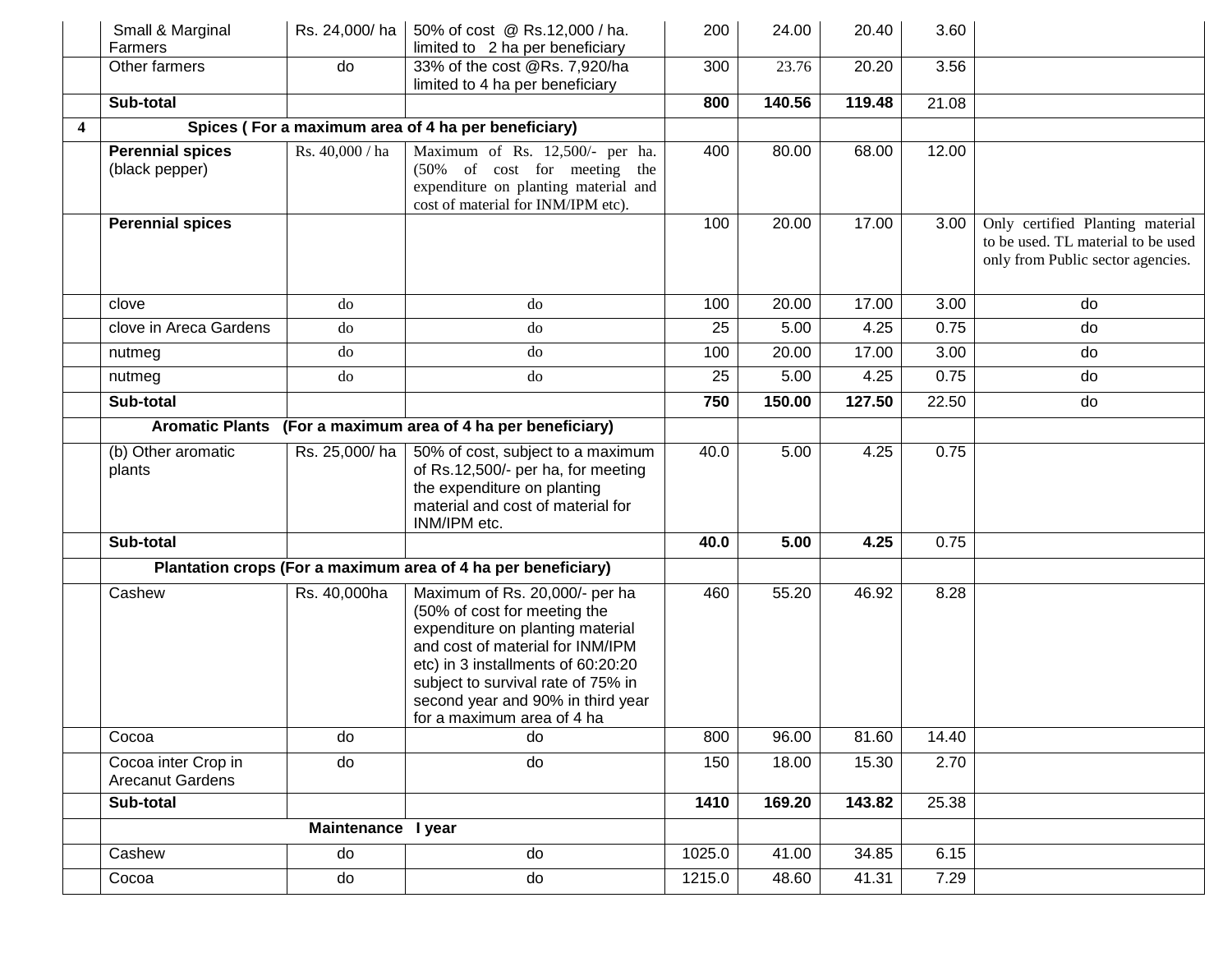|   | Cocoa inter Crop in<br><b>Arecanut Gardens</b>                                                | do                                         | do                                                                                                                                                                                                            | 535    | 21.40   | 18.19  | 3.21   |                                                                                                                                                       |
|---|-----------------------------------------------------------------------------------------------|--------------------------------------------|---------------------------------------------------------------------------------------------------------------------------------------------------------------------------------------------------------------|--------|---------|--------|--------|-------------------------------------------------------------------------------------------------------------------------------------------------------|
|   |                                                                                               | Maintenance II year                        |                                                                                                                                                                                                               |        |         |        |        |                                                                                                                                                       |
|   | Cashew                                                                                        | do                                         | do                                                                                                                                                                                                            | 640.0  | 25.60   | 21.76  | 3.84   |                                                                                                                                                       |
|   | Cocoa                                                                                         | do                                         | do                                                                                                                                                                                                            | 822.0  | 32.88   | 27.95  | 4.93   |                                                                                                                                                       |
|   | Sub-total                                                                                     |                                            |                                                                                                                                                                                                               | 4237.0 | 169.48  | 144.06 | 25.42  |                                                                                                                                                       |
| 5 | Rejuvenation/<br>replacement of senile<br>plantation including<br>Canopy management.<br>Mango | Rs.30,000/ha                               | 50% of the total cost subject to a<br>maximum of Rs. 15,000/ha to a<br>limited of 2 ha per beneficiary.<br>Actual cost to be claimed based on<br>the nature and requirement of the<br>crop to be rejuvenated. | 4000   | 600.00  | 510.00 | 90.00  | To be implemented<br>as per<br>guidelines circulated                                                                                                  |
|   | <b>Citrus Group (Sweet</b><br>Orange, Coorg<br>Mandarin, Lime, etc)                           | do                                         | do                                                                                                                                                                                                            | 1500   | 225.00  | 191.25 | 33.75  | To be implemented<br>as per<br>guidelines circulated                                                                                                  |
|   | Cashew                                                                                        | do                                         | do                                                                                                                                                                                                            | 200    | 30.00   | 25.50  | 4.50   | To be implemented<br>as per<br>guidelines circulated                                                                                                  |
|   | Pepper                                                                                        | do                                         | do                                                                                                                                                                                                            | 2025   | 303.75  | 258.19 | 45.56  | To be implemented<br>as per<br>guidelines circulated                                                                                                  |
|   | Sub-total                                                                                     |                                            |                                                                                                                                                                                                               | 7725   | 1158.75 | 984.94 | 173.81 |                                                                                                                                                       |
|   |                                                                                               | <b>Creation of Water resources</b>         |                                                                                                                                                                                                               |        |         |        |        |                                                                                                                                                       |
|   |                                                                                               | (a) Community tanks                        |                                                                                                                                                                                                               |        |         |        |        |                                                                                                                                                       |
|   | 100m x 3m) -                                                                                  |                                            | i) Community tanks/on farm ponds/on farm water reservoirs with use of<br>plastic/RCC lining - (10 ha. of command area, with pond size of 100m x                                                               |        |         |        |        |                                                                                                                                                       |
|   | - In Plain areas                                                                              | Rs. 15.00 lakh<br>/unit in plain<br>areas, | 100% of cost for 10 ha                                                                                                                                                                                        | 50     | 200.00  | 170.0  | 30.0   |                                                                                                                                                       |
|   | - In Plain areas                                                                              | Rs. 1.20 lakh<br>/unit in plain<br>areas,  | 50% of cost. Maintenance to be<br>ensured by the beneficiary.                                                                                                                                                 | 425    | 255.00  | 216.75 | 38.25  |                                                                                                                                                       |
|   | Sub-total                                                                                     |                                            |                                                                                                                                                                                                               | 475.00 | 455.00  | 386.75 | 68.25  |                                                                                                                                                       |
| 5 |                                                                                               | <b>Protected cultivation</b>               |                                                                                                                                                                                                               |        |         |        |        |                                                                                                                                                       |
|   |                                                                                               | <b>Green House structure</b>               |                                                                                                                                                                                                               |        |         |        |        |                                                                                                                                                       |
|   | Fan & Pad system                                                                              | Rs. 1465/<br>Sq.m                          | 50% of the cost limited to 1000<br>Sq.m per beneficiary.                                                                                                                                                      | 0.50   | 36.63   | 31.13  | 5.49   | Minutes of SLEC meeting to<br>be submitted<br>along with<br>details<br>beneficiareis,<br>of<br>to facilitate<br>locaiton,<br>etc<br>release of funds. |
|   |                                                                                               | (b) Naturally ventilated system            |                                                                                                                                                                                                               |        |         |        |        |                                                                                                                                                       |
|   | (i) Tubular structure                                                                         | Rs. 935/<br>Sq.m                           | 50% of the cost limited to 4000<br>Sq.m per beneficiary.                                                                                                                                                      | 24     | 1136.49 | 966.02 | 170.47 |                                                                                                                                                       |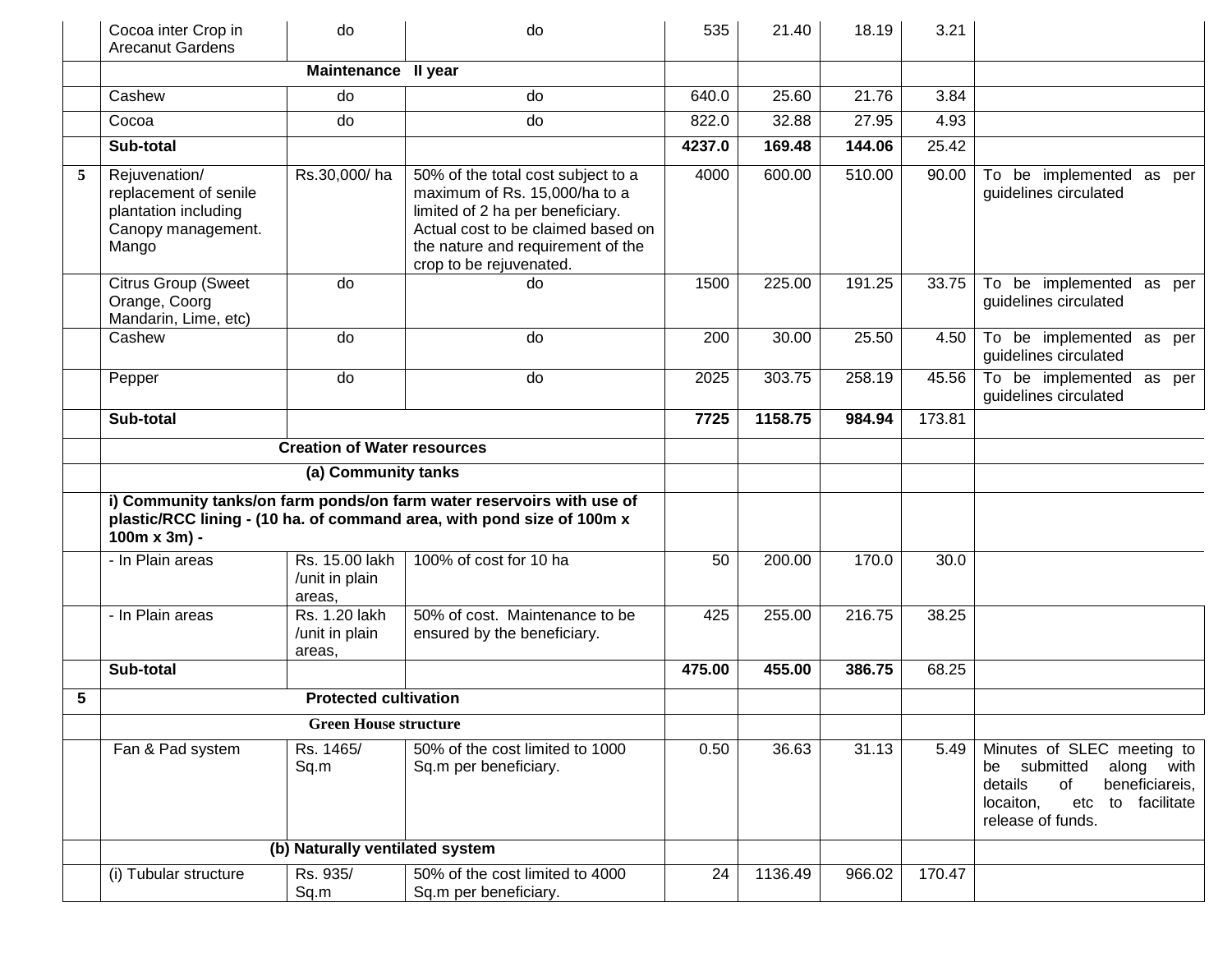|                | (ii) Wooden structure                         | Rs. 515/<br>Sq.m        | 50% of the cost limited to 20 units<br>(each unit not to exceed 500 Sq.m<br>per beneficiary.                         | 8                | 198.28  | 168.53  | 29.74  |                                                                                                                                                    |
|----------------|-----------------------------------------------|-------------------------|----------------------------------------------------------------------------------------------------------------------|------------------|---------|---------|--------|----------------------------------------------------------------------------------------------------------------------------------------------------|
|                |                                               | <b>Plastic Mulching</b> |                                                                                                                      |                  |         |         |        |                                                                                                                                                    |
|                | <b>Plastic Mulching</b>                       | Rs. 20,000/ha           | 50% of the total cost limited to 2 ha<br>per beneficiary.                                                            | $\overline{715}$ | 71.50   | 60.78   | 10.73  |                                                                                                                                                    |
|                |                                               | <b>Shade Net House</b>  |                                                                                                                      |                  |         |         |        |                                                                                                                                                    |
|                | Tubular structure                             | Rs. 600/<br>Sq.m        | 50% of cost limited to 4000 Sq.m<br>per beneficiary.                                                                 | 6                | 174.00  | 147.90  | 26.10  |                                                                                                                                                    |
|                | Wooden structure                              | Rs. 410/-<br>Sq.m       | 50% of cost limited to 5 units<br>(each unit not to exceed 200 Sq.m<br>per beneficiary.                              | $\overline{9}$   | 174.25  | 148.11  | 26.14  |                                                                                                                                                    |
|                | Anti Bird/Anti Hail<br><b>Nets</b>            | Rs.20/- per<br>Sq.m     | 50% of cost limited to 5000 Sq.m<br>per beneficiary.                                                                 | 205              | 205.00  | 174.25  | 30.75  |                                                                                                                                                    |
|                | Sub-total                                     |                         |                                                                                                                      | 967              | 1996.14 | 1696.72 | 299.42 |                                                                                                                                                    |
| 6              |                                               | <b>Management (IPM)</b> | Promotion of Integrated Nutrient Management(INM)/ Integrated Pest                                                    |                  |         |         |        |                                                                                                                                                    |
|                | Promotion of IPM                              | Rs. 2000/ha             | 50% of cost subject to a maximum<br>of Rs 1000/ha limited to 4.00 ha/<br>beneficiary.                                | 24450            | 244.50  | 207.83  | 36.68  | To be need based and taken<br>up after identifying problem of<br>pest / disease and nutrient<br>deficiency.                                        |
|                | Promotion of INM                              | Rs. 2000/ha             | 50% of cost subject to a maximum<br>of Rs 1000/ha limited to 4.00 ha/<br>beneficiary.                                | 20550            | 205.50  | 174.68  | 30.83  | $\overline{d}$                                                                                                                                     |
|                | Bio control lab<br>(Private Sector)           | Rs.80 lakhs/<br>unit    | Rs. 80 lakh/unit for Public Sector<br>and Rs.40.00 lakh as credit linked<br>back ended subsidy to Private<br>Sector. | $\mathbf 1$      | 40.00   | 34.0    | 6.0    | Project to be submitted                                                                                                                            |
|                | <b>Plant Health Clinic</b><br>(Public Sector) | Rs. 20 lakhs/<br>unit   | Rs. 20 lakh/unit for Public Sector<br>and Rs.10.00 lakh as credit linked<br>back ended subsidy to Private<br>Sector. | $\mathbf{1}$     | 20.00   | 17.00   | 3.00   | Minutes of SLEC meeting to<br>be submitted<br>along with<br>details<br>of<br>beneficiaries,<br>etc to facilitate<br>location,<br>release of funds. |
|                | Leaf /Tissue analysis<br>lab (Public Sector)  | Rs. 20 lakh/<br>unit    | Rs. 20 lakh/unit for Public Sector<br>and Rs.10.00 lakh as credit linked<br>back ended subsidy to Private<br>Sector. | $\mathbf{1}$     | 20.00   | 17.00   | 3.00   | Minutes of SLEC meeting to<br>be submitted<br>along with<br>details<br>of<br>beneficiaries,<br>etc to facilitate<br>location,<br>release of funds. |
|                | Sub-total                                     |                         |                                                                                                                      | 45003            | 530.00  | 450.50  | 79.50  |                                                                                                                                                    |
| $\overline{7}$ |                                               | <b>Organic Farming</b>  |                                                                                                                      |                  |         |         |        |                                                                                                                                                    |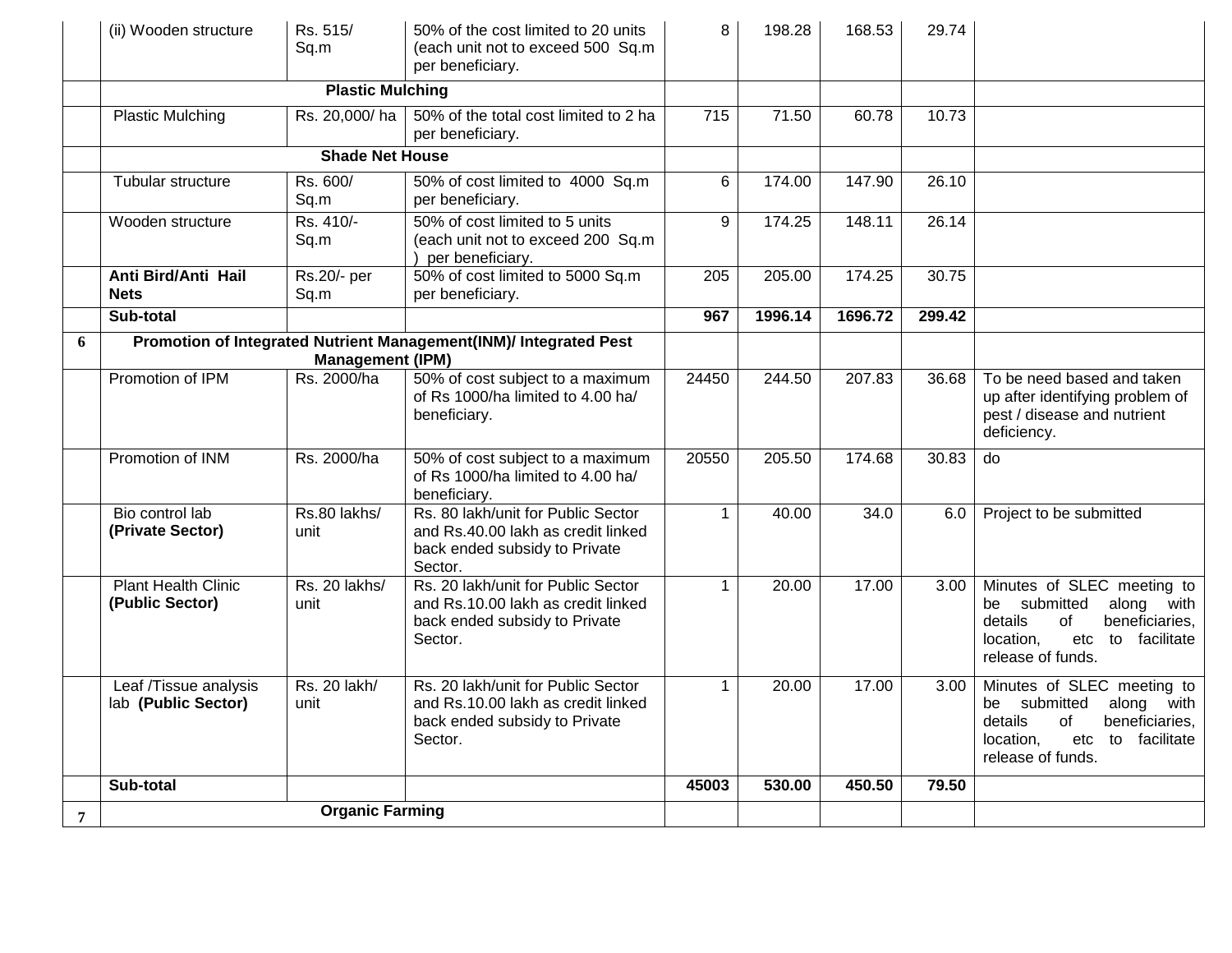|   | (i) Adoption of Organic<br>Farming. 1st Year (ha)<br>(ii) Organic Certification                                                                   | Rs. 20,000/ha<br>Project based     | 50% of cost limited to Rs.10000/ha<br>for a maximum area of 4 ha. per<br>beneficiary, spread over a period<br>of 3 years involving an assistance<br>of Rs.4000/- in first year and<br>Rs.3000/- each in second & third<br>year. The programme to be linked<br>with certification.<br>Rs. 5 lakh for a cluster of 50 ha | 500<br>500 | 20.00<br>15.00 | 17.00<br>12.75 | 3.00<br>2.25 | Project to be submitted<br>Project to be submitted                                    |
|---|---------------------------------------------------------------------------------------------------------------------------------------------------|------------------------------------|------------------------------------------------------------------------------------------------------------------------------------------------------------------------------------------------------------------------------------------------------------------------------------------------------------------------|------------|----------------|----------------|--------------|---------------------------------------------------------------------------------------|
|   | (no) 1st Year (ha)                                                                                                                                |                                    | which will include Rs.1.50 lakh in<br>first year, Rs. 1.50 lakh in second<br>year and Rs. 2.00 lakh in third<br>year.                                                                                                                                                                                                  |            |                |                |              |                                                                                       |
|   |                                                                                                                                                   |                                    | Vermi compost Units /organic input production unit                                                                                                                                                                                                                                                                     |            |                |                |              |                                                                                       |
|   | 50% of cost conforming<br>for permanent structure<br>to the size of unit of<br>30'x8'x2.5' dimension to<br>be administered on pro-<br>rata basis. | Rs. 60,000/<br>unit                | 50% of cost conforming to the size<br>of the unit of 30'x8'x2.5' dimension<br>of permanent structure to be<br>administered on pro-rata basis.                                                                                                                                                                          | 1000       | 300.00         | 255.00         | 45.00        | Designs para meter of HDPE<br>beds will conformer to BIS<br>standards (IS 15907:2010) |
|   | Organic input<br>Production unit (Bio<br>digester unit)                                                                                           | do                                 | do                                                                                                                                                                                                                                                                                                                     | 1134       | 340.20         | 289.17         | 51.03        |                                                                                       |
|   | Sub-total                                                                                                                                         |                                    |                                                                                                                                                                                                                                                                                                                        | 3134.00    | 675.20         | 573.92         | 101.28       |                                                                                       |
| 8 |                                                                                                                                                   |                                    | Pollination support through beekeeping                                                                                                                                                                                                                                                                                 |            |                |                |              |                                                                                       |
|   | Honey bee colony                                                                                                                                  | Rs. 1400/<br>colony of 4<br>frames | 50% of cost limited to 50 colonies /<br>beneficiary.                                                                                                                                                                                                                                                                   | 6000       | 42.00          | 35.70          | 6.30         | -do-                                                                                  |
|   | <b>Hives</b>                                                                                                                                      | Rs. 1600/hive                      | 50% of cost limited to 50 colonies /<br>beneficiary.                                                                                                                                                                                                                                                                   | 6000       | 48.00          | 40.80          | 7.20         | -do-                                                                                  |
|   | <b>Equipment including</b><br>honey extractor (4<br>frame), food grade<br>container (30 kg), net,<br>etc.                                         | Rs. 14,000/<br>set                 | 50% of the cost limited to one set<br>per beneficiary.                                                                                                                                                                                                                                                                 | 100        | 7.00           | 5.95           | 1.05         |                                                                                       |
|   | Sub-total                                                                                                                                         |                                    |                                                                                                                                                                                                                                                                                                                        | 12100      | 97.00          | 82.45          | 14.55        |                                                                                       |
| 9 |                                                                                                                                                   | <b>Horticulture Mechanization</b>  |                                                                                                                                                                                                                                                                                                                        |            |                |                |              |                                                                                       |
|   | (b) Power Machines<br>(upto 20 BHP) with<br>rotavator / equipment                                                                                 | Rs.1,20,000/-<br>per set           | 50% of cost limited to one set per<br>beneficiary.                                                                                                                                                                                                                                                                     | 350        | 105.00         | 89.3           | 15.8         |                                                                                       |
|   | (c) Power machines (20<br>HP & above including<br>accessories<br>/equipments                                                                      | Rs. 3,00,000/-<br>per set          | 50% of cost limited to one set per<br>beneficiary.                                                                                                                                                                                                                                                                     | 565        | 423.75         | 360.2          | 63.6         |                                                                                       |
|   | Sub-total                                                                                                                                         |                                    |                                                                                                                                                                                                                                                                                                                        | 915        | 528.75         | 449.44         | 79.31        |                                                                                       |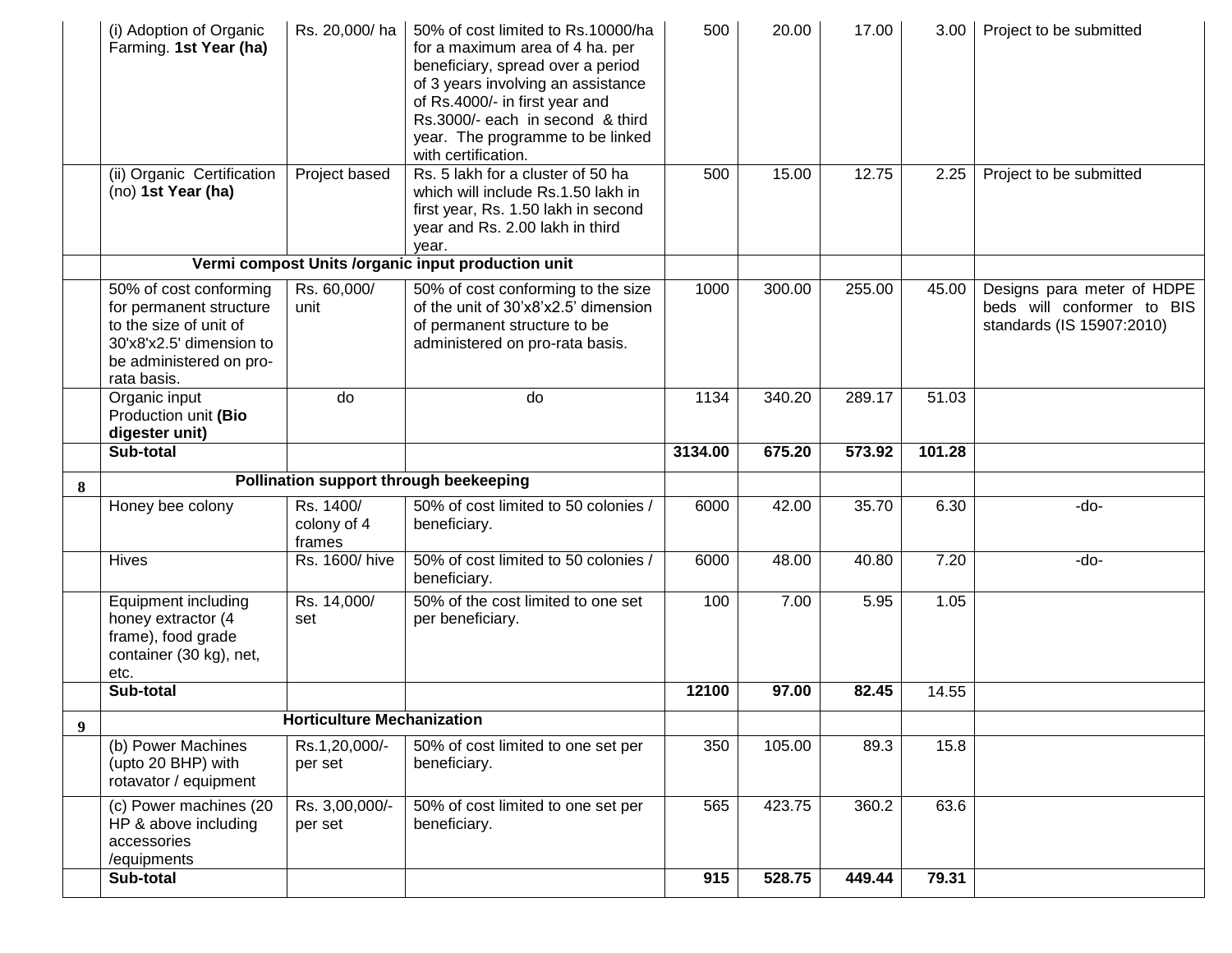|           | Technology<br>Dissemination through<br>demonstration/Front<br><b>Line Demonstration</b><br>(FLD)                 | Rs. 25.00 lakh                                                   | 100% of the cost.                                                                                                                                                | 5     | 20.00  | 17.00  | 3.00  | Project to be submitted                                                                                                                                   |
|-----------|------------------------------------------------------------------------------------------------------------------|------------------------------------------------------------------|------------------------------------------------------------------------------------------------------------------------------------------------------------------|-------|--------|--------|-------|-----------------------------------------------------------------------------------------------------------------------------------------------------------|
| <b>10</b> |                                                                                                                  |                                                                  | Human Resource Development (HRD)                                                                                                                                 |       |        |        |       |                                                                                                                                                           |
|           | <b>Training of farmers</b>                                                                                       |                                                                  |                                                                                                                                                                  |       |        |        |       |                                                                                                                                                           |
|           | Within the District                                                                                              | Rs.400/day<br>per farmer<br>excluding<br>transport               | 100% of the cost.                                                                                                                                                | 20440 | 81.76  | 69.50  | 12.26 |                                                                                                                                                           |
|           | (e) Exposure visit of farmers                                                                                    |                                                                  |                                                                                                                                                                  |       |        |        |       |                                                                                                                                                           |
|           | Within the State                                                                                                 | Rs. 300/day<br>per farmer<br>excluding<br>transport              | 100% of the cost.                                                                                                                                                | 4315  | 64.73  | 55.02  | 9.71  |                                                                                                                                                           |
|           | Outside the State                                                                                                | Rs. 600/day<br>per farmer<br>excluding<br>transport              | 100% of the cost.                                                                                                                                                | 4060  | 121.80 | 103.53 | 18.27 |                                                                                                                                                           |
|           | Outside India                                                                                                    | Rs. 3.00 lakh /<br>participant                                   | Project Based. 100% of air/rail<br>travel cost.                                                                                                                  |       | 100.00 | 85.00  | 15.00 | Project to be submitted                                                                                                                                   |
|           | Training / study tour of technical staff/ field functionaries                                                    |                                                                  |                                                                                                                                                                  |       |        |        |       |                                                                                                                                                           |
|           | Within the State                                                                                                 | Rs.200/day<br>per participant<br>plus TA/DA,<br>as admissible    | 100% of the cost.                                                                                                                                                | 140   | 1.40   | 1.19   | 0.21  |                                                                                                                                                           |
|           | Study tour to<br>progressive States/<br>units (group of<br>minimum 5 participants)                               | Rs.650.00/day<br>per participant<br>plus TA/DA,<br>as admissible | 100% of the cost.                                                                                                                                                | 353   | 11.47  | 9.75   | 1.72  |                                                                                                                                                           |
|           | <b>Outside India</b>                                                                                             | Rs. 5.00 lakh /<br>participant                                   | 100% of the cost on actual basis.                                                                                                                                |       | 100.00 | 85.00  | 15.00 | Project to be submitted                                                                                                                                   |
|           | Sub-total                                                                                                        |                                                                  |                                                                                                                                                                  | 29308 | 481.16 | 408.98 | 72.17 |                                                                                                                                                           |
| 11        |                                                                                                                  |                                                                  | <b>INTEGRATED POST HARVEST MANAGEMENT</b>                                                                                                                        |       |        |        |       |                                                                                                                                                           |
|           | <b>Pack house</b> / On farm $\vert$ Rs. 3.00 Lakh/ $\vert$ 50% of the capital cost.<br>collection & storage unit | per unit with<br>size of 9Mx6M<br>2. Pre-cooling unit            |                                                                                                                                                                  | 604   | 906.00 | 770.10 |       | 135.90 Minutes of SLEC meeting to<br>be submitted<br>along with<br>details<br>of<br>beneficiaries,<br>etc to facilitate<br>location,<br>release of funds. |
|           |                                                                                                                  |                                                                  |                                                                                                                                                                  |       |        |        |       |                                                                                                                                                           |
|           | Pre-cooling unitproject<br>in general areas                                                                      | Rs.15.00 lakh<br>for 6 MT<br>capacity                            | Credit linked back-ended subsidy<br>@ 40% of the cost of project in<br>general areas and 55% in case<br>Hilly & Scheduled areas for<br>individual entrepreneurs. |       | 6.00   | 5.10   | 0.90  | Project to be submitted                                                                                                                                   |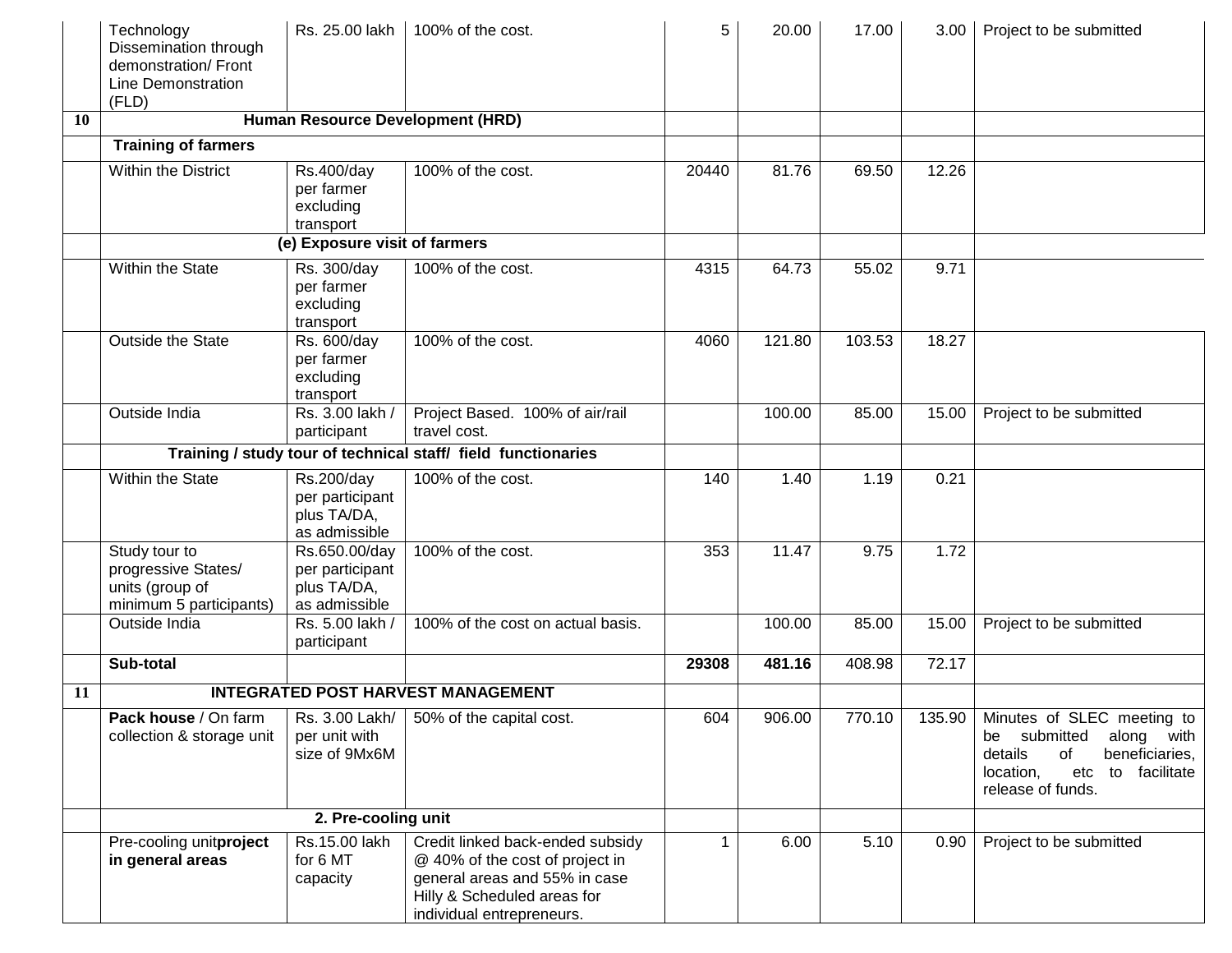|    | 4. Cold storage units (Construction/expansion/Modernization)                                              |                                              |                                                                                                                                                                                                                                                                                                                                                                                                 |                |         |         |        |                                                                                                                                                             |
|----|-----------------------------------------------------------------------------------------------------------|----------------------------------------------|-------------------------------------------------------------------------------------------------------------------------------------------------------------------------------------------------------------------------------------------------------------------------------------------------------------------------------------------------------------------------------------------------|----------------|---------|---------|--------|-------------------------------------------------------------------------------------------------------------------------------------------------------------|
|    | Cold storage units<br>(Construction/expansion<br>/Modernization)<br>project in general<br>areas           | Rs. 6000/MT<br>for 5000 MT<br>capacity       | Credit linked back-ended subsidy<br>@ 40% of the capital cost of<br>project in general areas and 55%<br>in case of Hilly & Scheduled areas<br>in respect of only those units which<br>adopt new technologies and<br>include insulation, humidity control<br>and fin coil cooling system with<br>provision of multi chambers.<br>Technical parameters issued by<br>the Department to be adopted. | 3              | 186.50  | 158.53  | 27.98  | Project to be submitted                                                                                                                                     |
|    |                                                                                                           |                                              |                                                                                                                                                                                                                                                                                                                                                                                                 |                |         |         |        |                                                                                                                                                             |
|    | Credit linked back-<br>ended project in<br>general areas                                                  | Rs. 24.00<br>lakh/ unit for 6<br>MT capacity | Credit linked back-ended subsidy<br>@40% of the cost of project in<br>General areas.                                                                                                                                                                                                                                                                                                            | 3              | 28.80   | 24.48   | 4.32   | Project to be submitted                                                                                                                                     |
|    | Ripening chamber<br>project in general<br>areas                                                           | Rs. 6000/MT<br>for 5000 MT<br>capacity       | -do-                                                                                                                                                                                                                                                                                                                                                                                            | $\overline{2}$ | 19.20   | 16.32   | 2.88   | Project to be submitted                                                                                                                                     |
|    | Primary/Mobile /<br>Minimal processing unit                                                               | Rs. 24.00<br>lakh/unit.                      | Credit linked back-ended subsidy<br>@40% of the cost of project in<br>General areas.                                                                                                                                                                                                                                                                                                            | 161            | 1545.60 | 1313.76 | 231.84 | Project to be submitted                                                                                                                                     |
|    | Low cost onion storage<br>structure (25 MT)                                                               | Rs.1.00 lakh<br>per unit                     | 50% of the total cost.                                                                                                                                                                                                                                                                                                                                                                          | 229            | 114.50  | 97.33   | 17.18  | Minutes of SLEC meeting to<br>submitted<br>along with<br>be<br>details<br>of<br>beneficiaries,<br>location,<br>etc<br>facilitate<br>to<br>release of funds. |
|    | Sub-total                                                                                                 |                                              |                                                                                                                                                                                                                                                                                                                                                                                                 | 1003           | 2806.60 | 2385.61 | 420.99 |                                                                                                                                                             |
| 12 | ESTABLISHMENT OF MARKETING INFRASTRUCTURE FOR<br><b>HORTICULTURAL PRODUCE</b><br><b>Wholesale markets</b> |                                              |                                                                                                                                                                                                                                                                                                                                                                                                 |                |         |         |        |                                                                                                                                                             |
|    |                                                                                                           |                                              |                                                                                                                                                                                                                                                                                                                                                                                                 |                |         |         |        |                                                                                                                                                             |
|    | Credit linked back-<br>ended project in<br>general areas                                                  | Rs.100.00<br>crore/project                   | Credit linked back-ended subsidy<br>@ 25% of the capital cost of<br>project in general areas and<br>33.33% in case of Hilly &<br>Scheduled areas for individual<br>entrepreneurs.                                                                                                                                                                                                               | $\overline{2}$ | 60.00   | 51.00   | 9.00   | Project to be submitted                                                                                                                                     |
|    | Retail Markets/ outlets (environmentally controlled)                                                      |                                              |                                                                                                                                                                                                                                                                                                                                                                                                 |                |         |         |        |                                                                                                                                                             |
|    | Credit linked back-<br>ended project in<br>general areas                                                  | Rs. 10.00 lakh<br>/unit                      | Credit linked back-ended subsidy<br>@ 40% of the capital cost of<br>project in general areas and 55%<br>in case of Hilly & Scheduled areas<br>for individual entrepreneurs.                                                                                                                                                                                                                     | 25             | 100.00  | 85.00   | 15.00  | Minutes of SLEC meeting to<br>be submitted<br>along with<br>details<br>beneficiaries,<br>of<br>location,<br>etc<br>to facilitate<br>release of funds.       |
|    | <b>Static/Mobile Vending</b><br>Cart/ platform with<br>cool chamber.                                      | Rs. 30,000/<br>unit                          | 50% of total cost.                                                                                                                                                                                                                                                                                                                                                                              | 50             | 7.50    | 6.38    | 1.13   | Minutes of SLEC meeting to<br>submitted<br>along with<br>be<br>details<br>of<br>beneficiaries,<br>location,<br>etc<br>to facilitate                         |